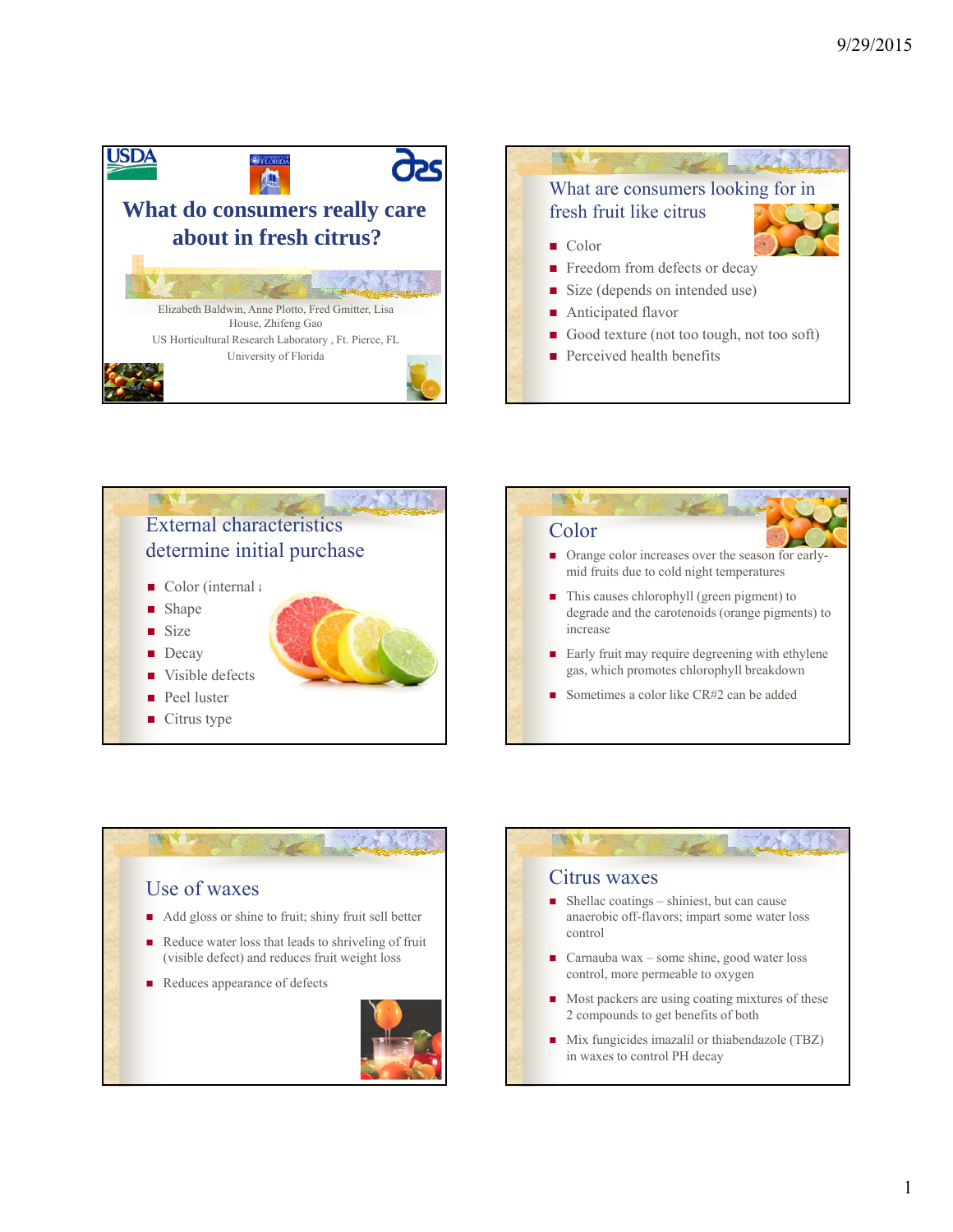### **NY Y** Decay Visual defect ■ "Ick" factor Grey mold (*Botrytis cinerea*) Green mold (*Penicillim digitatum*) Blue mold (*Penicillim italicum*) ■ Stem end rot (*Diplodia natalensis*)

## **BAY PA** Internal and secondary characteristics **Flavor Texture Juiciness** ■ Anticipated health benefits Number of seeds Ease of peeling

#### NY Flavor



- fructose) often measured as soluble solids or Brix
- Acidity due to acids (citric and malic) often measured as titratable acidity (citric acid equivalents)
- Sweet/sour due to solids/acids ratio
- Aroma due to a delicate balance of 30-40 aroma volatiles including esters, aldehydes, ketones, sesquiterpenes and terpenes
- Bitterness due to limonin and nomilin
- **Astringency due to flavonoids**



# Storage disorders affecting appearance or eating quality  $\blacksquare$  Chilling injury (CI) resulting in long



**Preconditioning with hot water or air** can help prevent CI

term storage below 12ºC results in visible defects like pitting

- Stem end (styler end) breakdown
- Granulation of juice vesicles
- **Peel pitting due to humidity/warm** temperature and possibly in conjunction with coatings